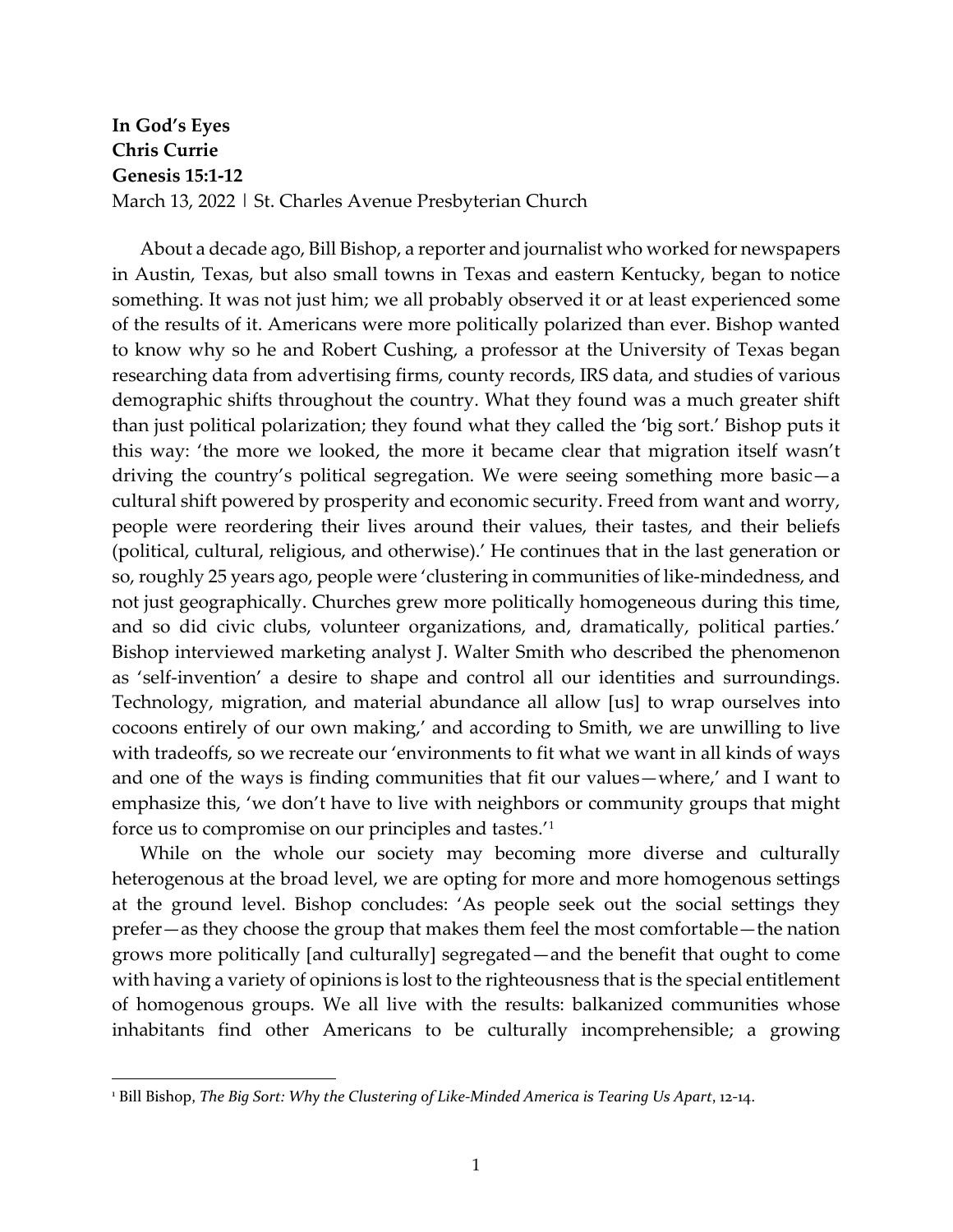intolerance for political differences that has made national consensus impossible;' and a political polarization that are no longer see others with rival political commitments, but bitter opponents advocating a different way of life, good on the one side and evil on the other.[2](#page-1-0)

Not unrelated to the 'Big Sort,' at the New Orleans Book Festival on the campus of Tulane this past week, New York Times columnist and writer David Brooks spoke and declared that we are experiencing an epidemic of blindness in our society and country. Our level of distrust of our neighbors went from 20% a generation ago to 60% today. Anxiety levels have doubled since 2008 and too many people alive today do not feel seen, respected, heard, and understood. The irony is that the more we have sought to style our world around us exactly to our individual tastes, the more we have ensconced ourselves into communities of the like-minded, the more we have self-selected for people like us, and the more lonely, unseen, brittle, and untrusting we have become. An epidemic of blindness. If you read the New Testament, there are a lot of occasions where a blind person is able to see the power of God disclosed in Jesus in ways that a lot of people with perfectly good eyesight cannot. Sometimes we see what we want to see, even when something else is right in front of us. Brooks shared the illustration from sociological research of the gorilla experiment where a group of people are asked to pass a basketball around and count how many times they pass it. After a few minutes someone comes in and asks how many passes they made. 64 they respond. The researcher says okay and then asks, what about the gorilla? No one knows what he is talking about until they are shown a video of a man in a gorilla suit who walks right into the midst of the group for 8 seconds while they are engaged in their task, but they are so focused on counting their passes that they never see him. Unseen.

Perhaps one of the most poorly defined notions in all of Christianity is something very central to our existence, that is, faith. It gets reduced to a set of specific beliefs or a list of statements of beliefs that we have to give some form of assent to, intellectual or otherwise. Equally reductionistic and misguided is characterizing faith as nothing more than a passing emotion. Many years ago I was teaching a class on faith and we were discussing that faith is a gift and there is no prerequisite for it and that there is nothing we can 'do' to earn it or salvation or work our way into God's favor. Faith is not an achievement we can attain. 'So there is nothing I have to do,' one of the participants asked. 'No condition I must meet? No required minimum?' Nothing, was the response. 'Then what is the point? Why am I here? Why put in any effort if there is not a requirement for it? All good questions by the way.

<span id="page-1-0"></span><sup>2</sup> Bill Bishop, *The Big Sort: Why the Clustering of Like-Minded America is Tearing Us Apart*, 12-14.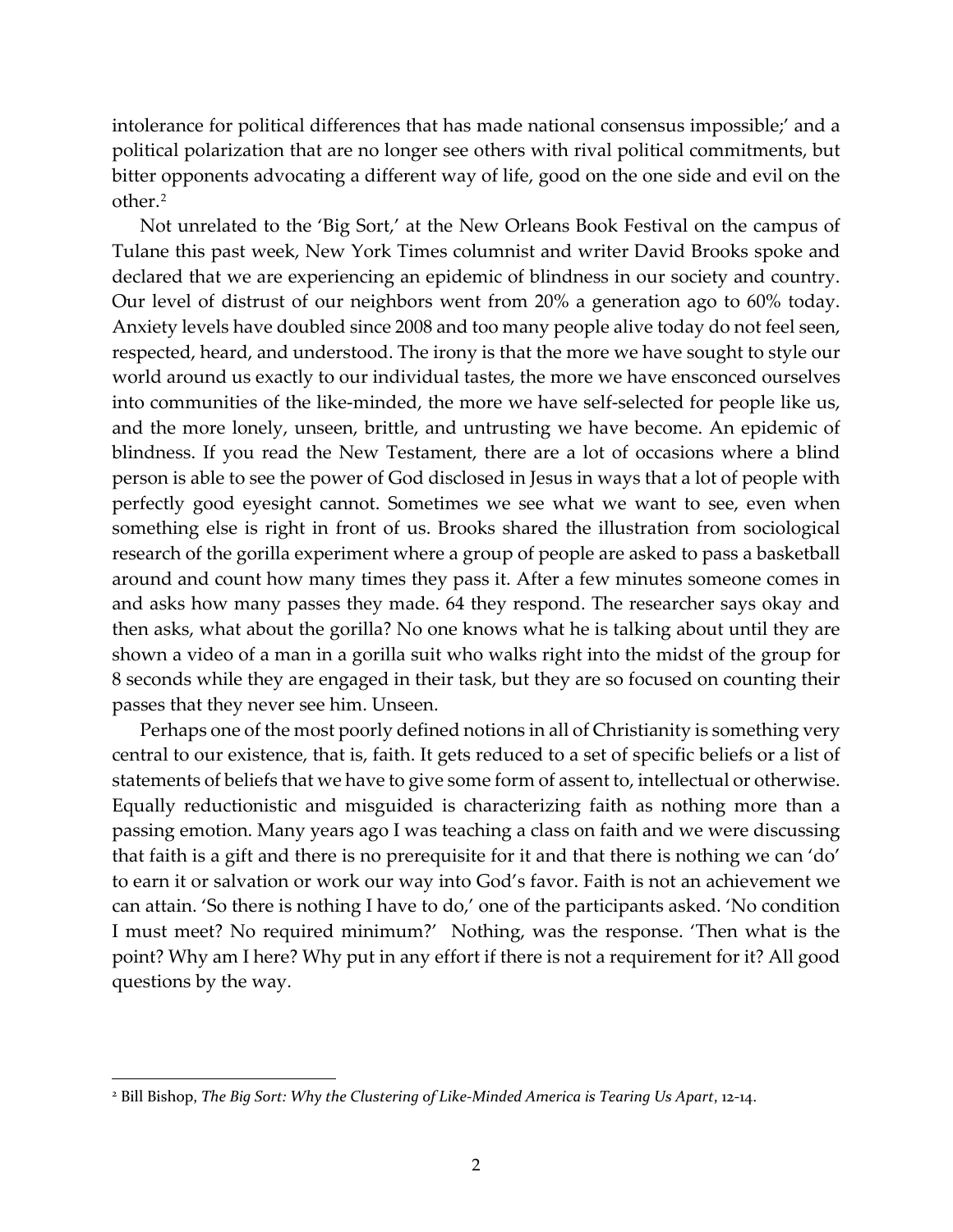Which brings us perhaps the long way round to our passage from Genesis, where we find Abram who has already been promised once in Genesis 12 that the Lord will make of him a great nation, that he will have more descendants than there are stars in the sky, and that he will be a blessing to the nations. Our passage today is three chapters after Abraham has already been promised all these things in Genesis 12, but just three chapters later impatient Abram is not seeing it bear much fruit. In fact, he challenges the validity of this promise directly with God: 'O Lord, I continue childless, you have given me no offspring, and I have no legitimate heir.' Abraham has received the promise in faith but his reality showing much evidence of it. To put him in today's parlance, he knows the kingdom of God is justice and peace, and yet all that seems to surround him is a world of pandemic followed by a world of pointless war in Europe followed by impending global catastrophe. Where is the kingdom of God in all the muck? And once again, God does not immediately produce for him an heir or give Abram an instant answer to his wrestling faith, but rather reminds him of the promise made to him. 'Look toward heaven and count the starts, if you are able to count them.' 'So shall your descendants be.' Then Genesis tells us, that Abram believed the Lord; and the Lord reckoned it to him as righteousness (v.6).'

In the history of faith, that brief verse may have more reverberations than any in all of scripture. Abraham trusted in God, and God reckoned that trust as righteousness. There is our definition of faith. Not a set of beliefs, not a right religious mindset, not a appropriate piety, but trust in the One who made us, the One who shows up, the one who keep his promises. Again, it is not like Abraham was squeaky clean or that the point of his faith was ever to achieve some level of righteousness, but rather Genesis tells us, because Abraham trusted in God's promises, God chose to see him as righteous. By faith, God chose to see Abraham that way. Even with all his baggage. Even knowing he was still in process, even still on his way to becoming. Not perfect; not sinless; carrying plenty of rough edges. Yet nevertheless, in the eyes of God, even though he did not claim he was righteous, did not look righteous, was far from ever achieving righteousness on his own, Genesis tells us that God reckons him that way. In God's eyes, that is what he is.

The apostle Paul picks up this exact theme in Romans reminds us that 'Abraham believed God, and it was reckoned to him as righteousness,' directly quoting our passage today, and reminding us by trusting in the God who justifies the ungodly, such faith is reckoned as righteousness (Romans 4:5). Which is interesting because I wonder going back to our earlier discussion about the epidemic of blindness, whose vision of reality we really believe in most of the time. Which vision of reality are we resigned to live in? Are we so certain of our own vision that we trust it even more than what God sees? Are we so certain of our vision that we prefer the certainty of our inadequacies? Are we so certain of our own vision that we believe in the world's brokenness more than we do in the God who has reckoned it righteous and whole and beautiful and thriving? It's not that what we see and feel and sense is not real, but it's just not all that there is. Who we are in God's